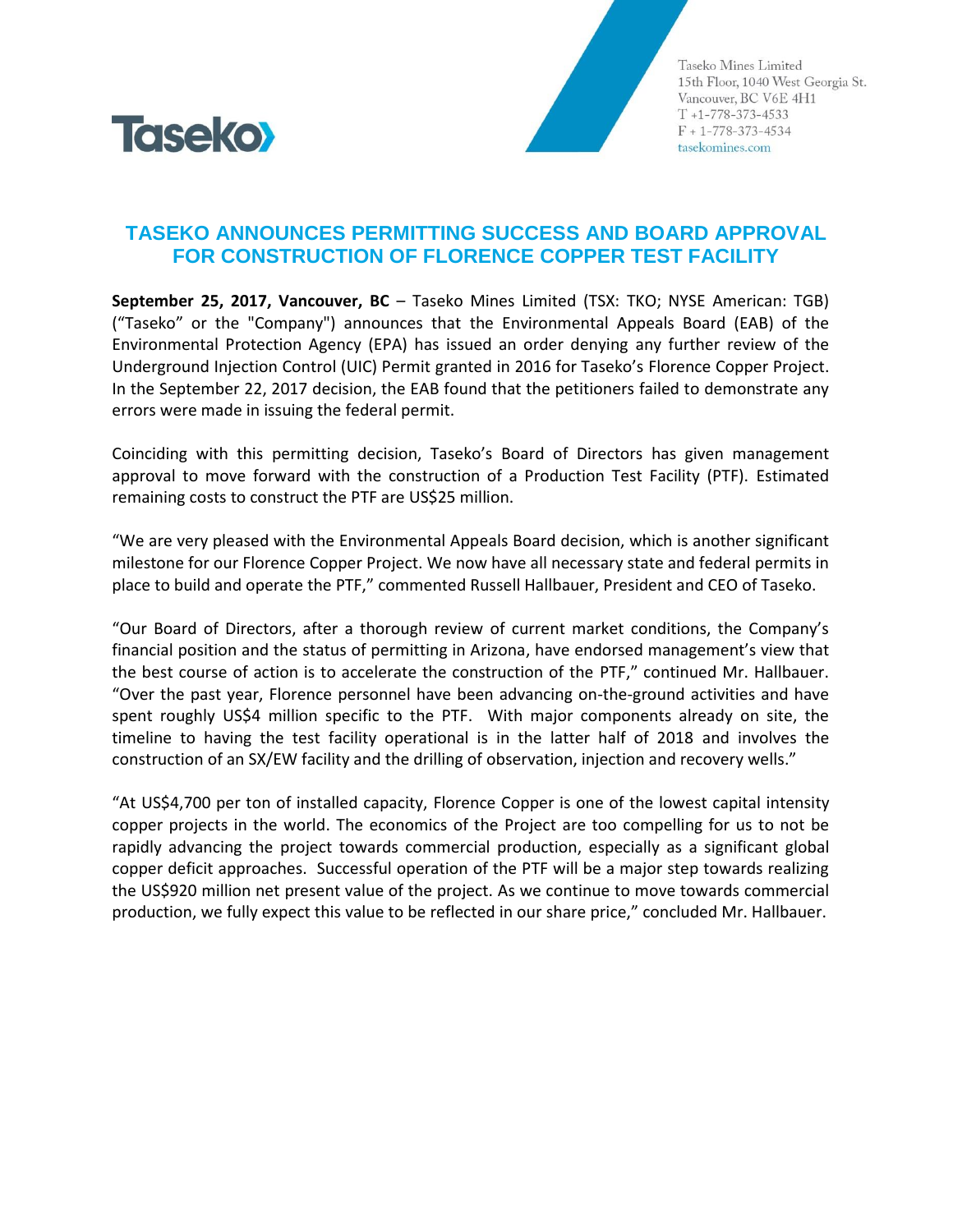

In January of this year, the results from two additional years of engineering work and technical studies were announced, which enhanced project economics even further than the original feasibility study.

Project Highlights:

- Pre-tax net present value of US\$920 million at a 7.5% discount rate
- Pre-tax internal rate of return of 44% with a 2.3 year payback
- Long-term copper price of US\$3.00 per pound
- Operating costs of US\$1.10 per pound LME grade cathode copper
- Average annual production of 81 million pounds of copper
- 21 year operational life
- Total production in excess of 1.7 billion pounds of copper
- Total pre-production capital cost of US\$200 million

The content of this release was reviewed and approved by Dan Johnson PE, Vice-President/General Manager for Florence Copper, Inc., and a Qualified Person under National Instrument 43-101.

The NI 43-101 technical report documenting these results is available on [www.sedar.com](http://www.sedar.com/) or the company's website at [www.tasekomines.com.](http://www.tasekomines.com/)

For further information on Taseko, please visit the Taseko website at [www.tasekomines.com](http://www.tasekomines.com/) or contact:

Brian Bergot, Vice President, Investor Relations - 778-373-4533 or toll free 1-877-441-4533

Russell Hallbauer *President and CEO*